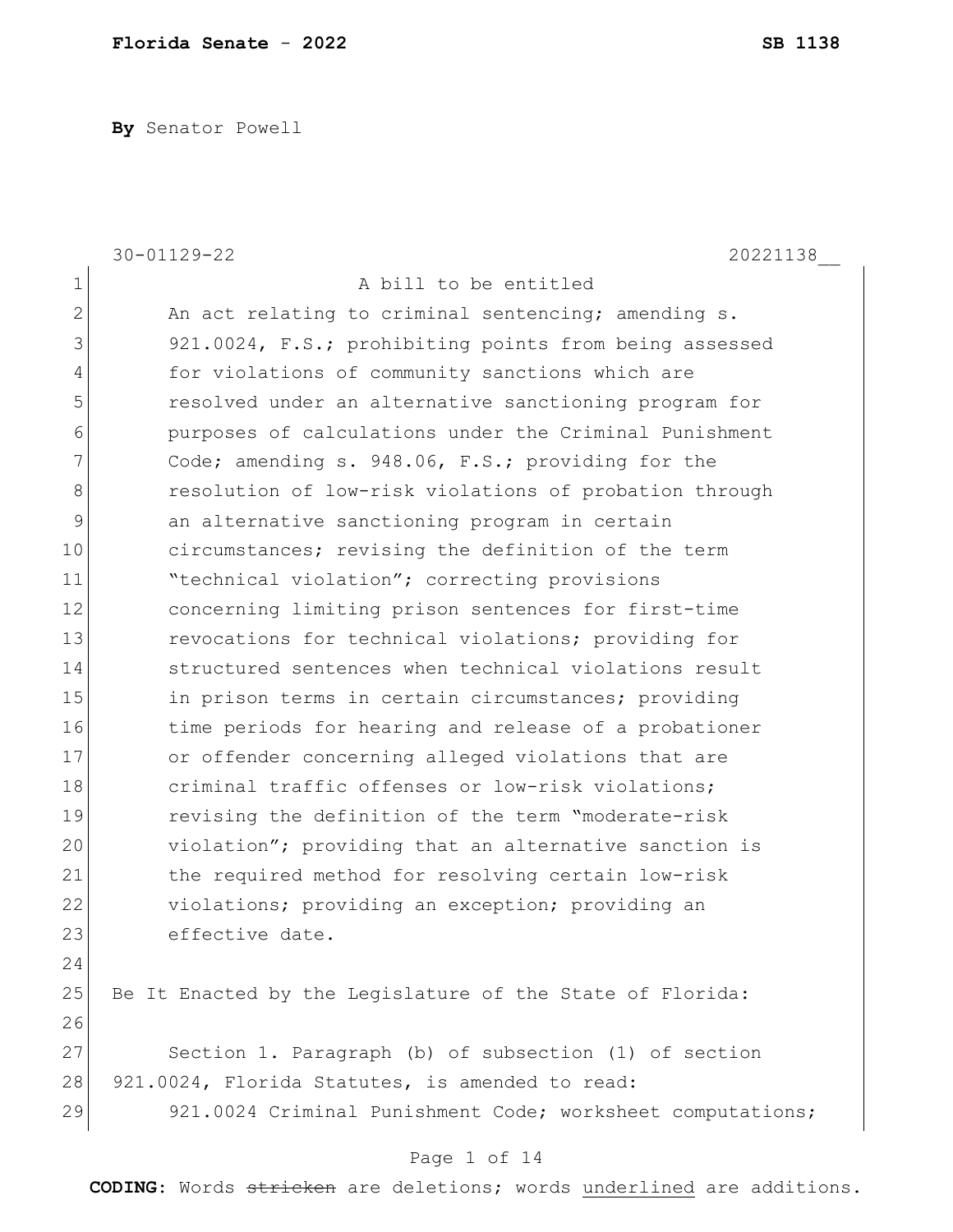|    | $30 - 01129 - 22$<br>20221138                                    |
|----|------------------------------------------------------------------|
| 30 | scoresheets.-                                                    |
| 31 | (1)                                                              |
| 32 | (b) WORKSHEET KEY:                                               |
| 33 |                                                                  |
| 34 | Legal status points are assessed when any form of legal status   |
| 35 | existed at the time the offender committed an offense before the |
| 36 | court for sentencing. Four (4) sentence points are assessed for  |
| 37 | an offender's legal status.                                      |
| 38 |                                                                  |
| 39 | Community sanction violation points are assessed when a          |
| 40 | community sanction violation is before the court for sentencing. |
| 41 | Six (6) sentence points are assessed for each community sanction |
| 42 | violation and each successive community sanction violation,      |
| 43 | unless any of the following apply:                               |
| 44 | 1. If the community sanction violation includes a new            |
| 45 | felony conviction before the sentencing court, twelve (12)       |
| 46 | community sanction violation points are assessed for the         |
| 47 | violation, and for each successive community sanction violation  |
| 48 | involving a new felony conviction.                               |
| 49 | 2. If the community sanction violation is committed by a         |
| 50 | violent felony offender of special concern as defined in s.      |
| 51 | 948.06:                                                          |
| 52 | a. Twelve (12) community sanction violation points are           |
| 53 | assessed for the violation and for each successive violation of  |
| 54 | felony probation or community control where:                     |
| 55 | I. The violation does not include a new felony conviction;       |
| 56 | and                                                              |
| 57 | II. The community sanction violation is not based solely on      |
| 58 | the probationer or offender's failure to pay costs or fines or   |
|    |                                                                  |

# Page 2 of 14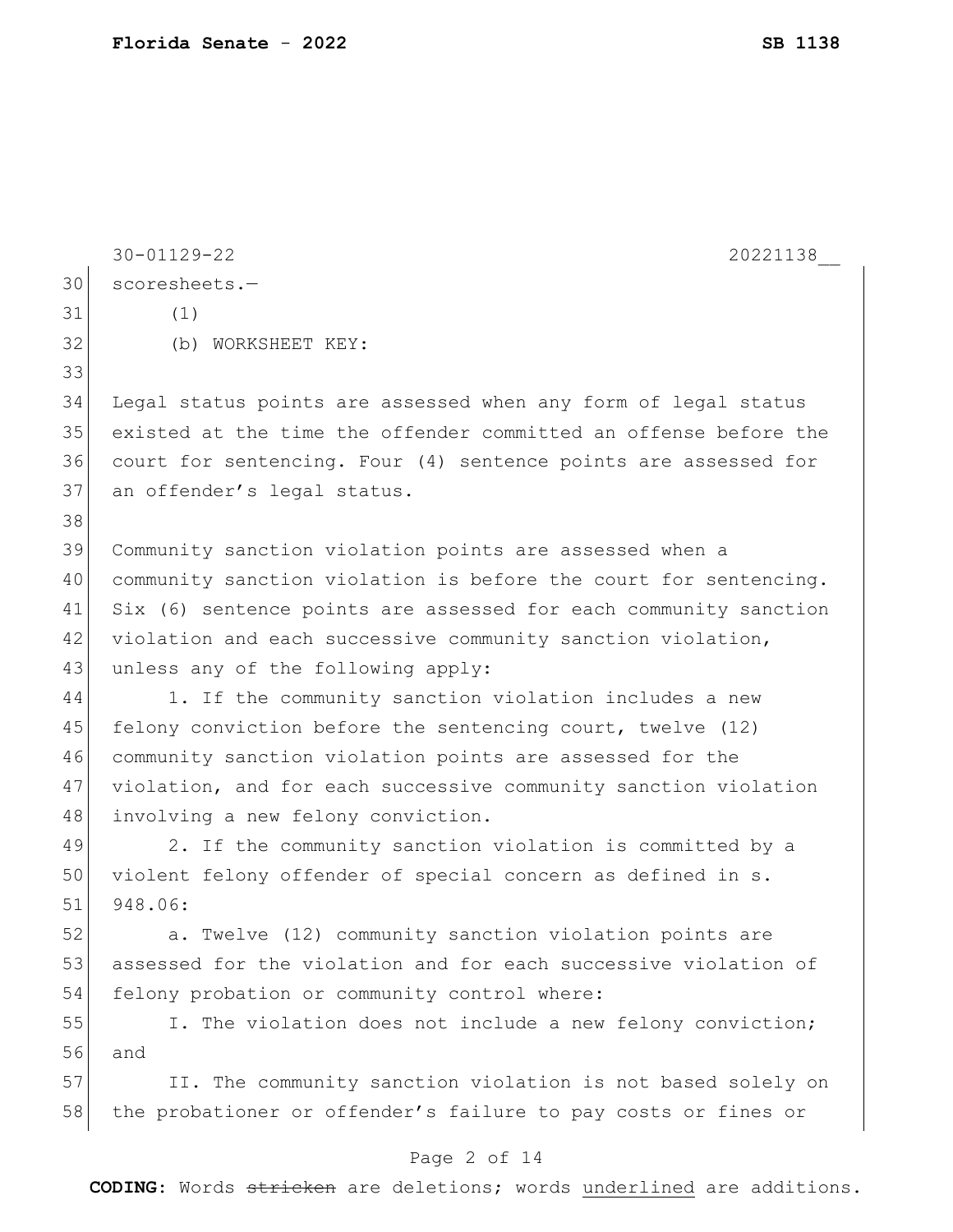30-01129-22 20221138\_\_ 59 make restitution payments. 60 b. Twenty-four (24) community sanction violation points are 61 assessed for the violation and for each successive violation of 62 felony probation or community control where the violation 63 includes a new felony conviction. 64 65 Multiple counts of community sanction violations before the 66 sentencing court shall not be a basis for multiplying the 67 assessment of community sanction violation points. 68 Prior serious felony points: If the offender has a primary 69 offense or any additional offense ranked in level 8, level 9, or 70 level 10, and one or more prior serious felonies, a single 71 assessment of thirty (30) points shall be added. For purposes of 72 this section, a prior serious felony is an offense in the 73 offender's prior record that is ranked in level 8, level 9, or 74 level 10 under s. 921.0022 or s. 921.0023 and for which the 75 offender is serving a sentence of confinement, supervision, or 76 other sanction or for which the offender's date of release from 77 confinement, supervision, or other sanction, whichever is later, 78 is within 3 years before the date the primary offense or any 79 additional offense was committed. 80 81 Prior capital felony points: If the offender has one or more 82 prior capital felonies in the offender's criminal record, points 83 shall be added to the subtotal sentence points of the offender 84 equal to twice the number of points the offender receives for 85 the primary offense and any additional offense. A prior capital 86 felony in the offender's criminal record is a previous capital 87 felony offense for which the offender has entered a plea of nolo

#### Page 3 of 14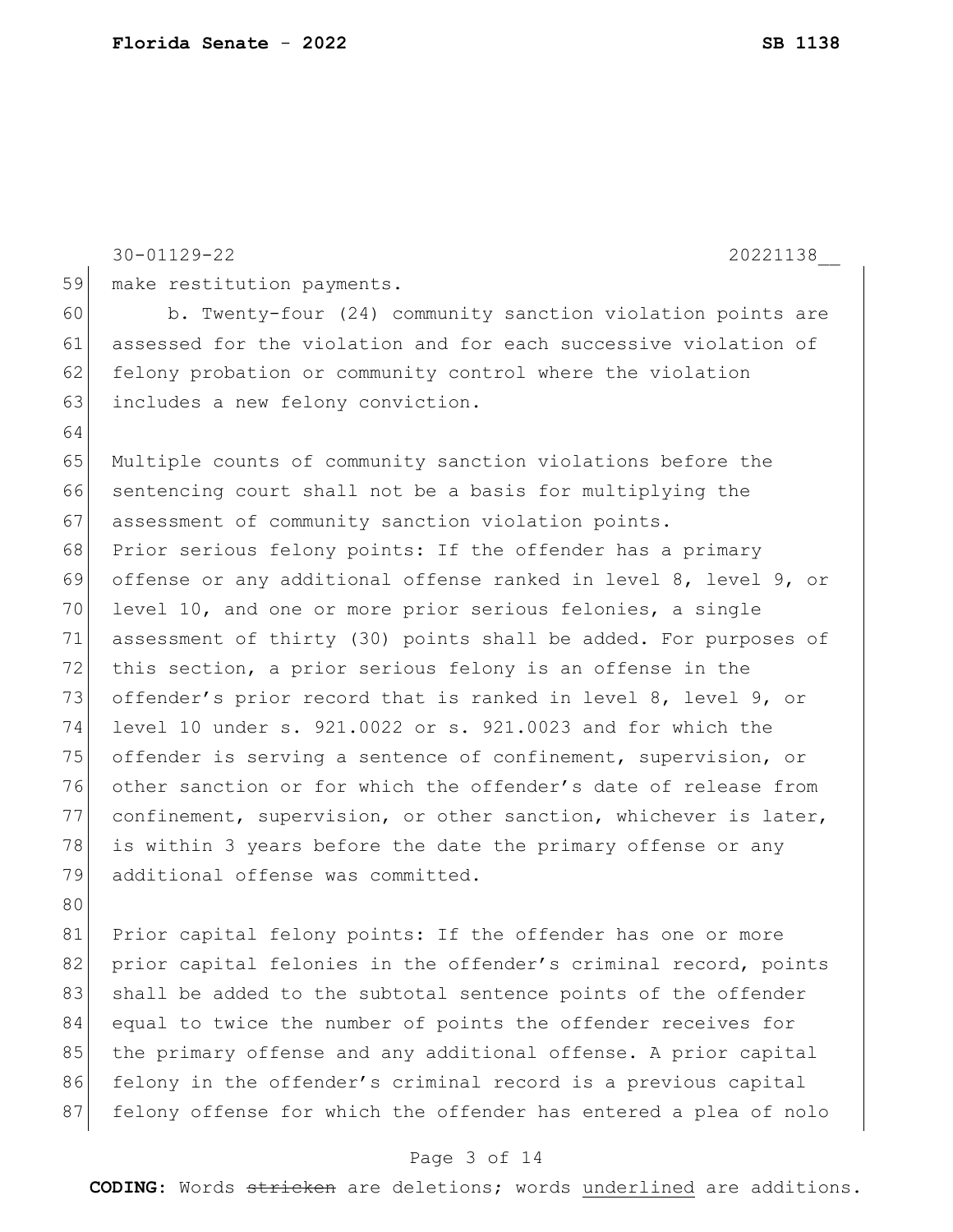|     | $30 - 01129 - 22$<br>20221138                                     |
|-----|-------------------------------------------------------------------|
| 88  | contendere or quilty or has been found quilty; or a felony in     |
| 89  | another jurisdiction which is a capital felony in that            |
| 90  | jurisdiction, or would be a capital felony if the offense were    |
| 91  | committed in this state.                                          |
| 92  |                                                                   |
| 93  | Possession of a firearm, semiautomatic firearm, or machine gun:   |
| 94  | If the offender is convicted of committing or attempting to       |
| 95  | commit any felony other than those enumerated in s. 775.087(2)    |
| 96  | while having in his or her possession: a firearm as defined in    |
| 97  | s. 790.001(6), an additional eighteen (18) sentence points are    |
| 98  | assessed; or if the offender is convicted of committing or        |
| 99  | attempting to commit any felony other than those enumerated in    |
| 100 | s. 775.087(3) while having in his or her possession a             |
| 101 | semiautomatic firearm as defined in s. 775.087(3) or a machine    |
| 102 | gun as defined in s. 790.001(9), an additional twenty-five $(25)$ |
| 103 | sentence points are assessed.                                     |
| 104 |                                                                   |
| 105 | Sentencing multipliers:                                           |
| 106 |                                                                   |
| 107 | Drug trafficking: If the primary offense is drug trafficking      |
| 108 | under s. 893.135, the subtotal sentence points are multiplied,    |
| 109 | at the discretion of the court, for a level 7 or level 8          |
| 110 | offense, by 1.5. The state attorney may move the sentencing       |
| 111 | court to reduce or suspend the sentence of a person convicted of  |
| 112 | a level 7 or level 8 offense, if the offender provides            |
| 113 | substantial assistance as described in s. $893.135(4)$ .          |
| 114 |                                                                   |
| 115 | Law enforcement protection: If the primary offense is a           |
| 116 | violation of the Law Enforcement Protection Act under s.          |
|     |                                                                   |

# Page 4 of 14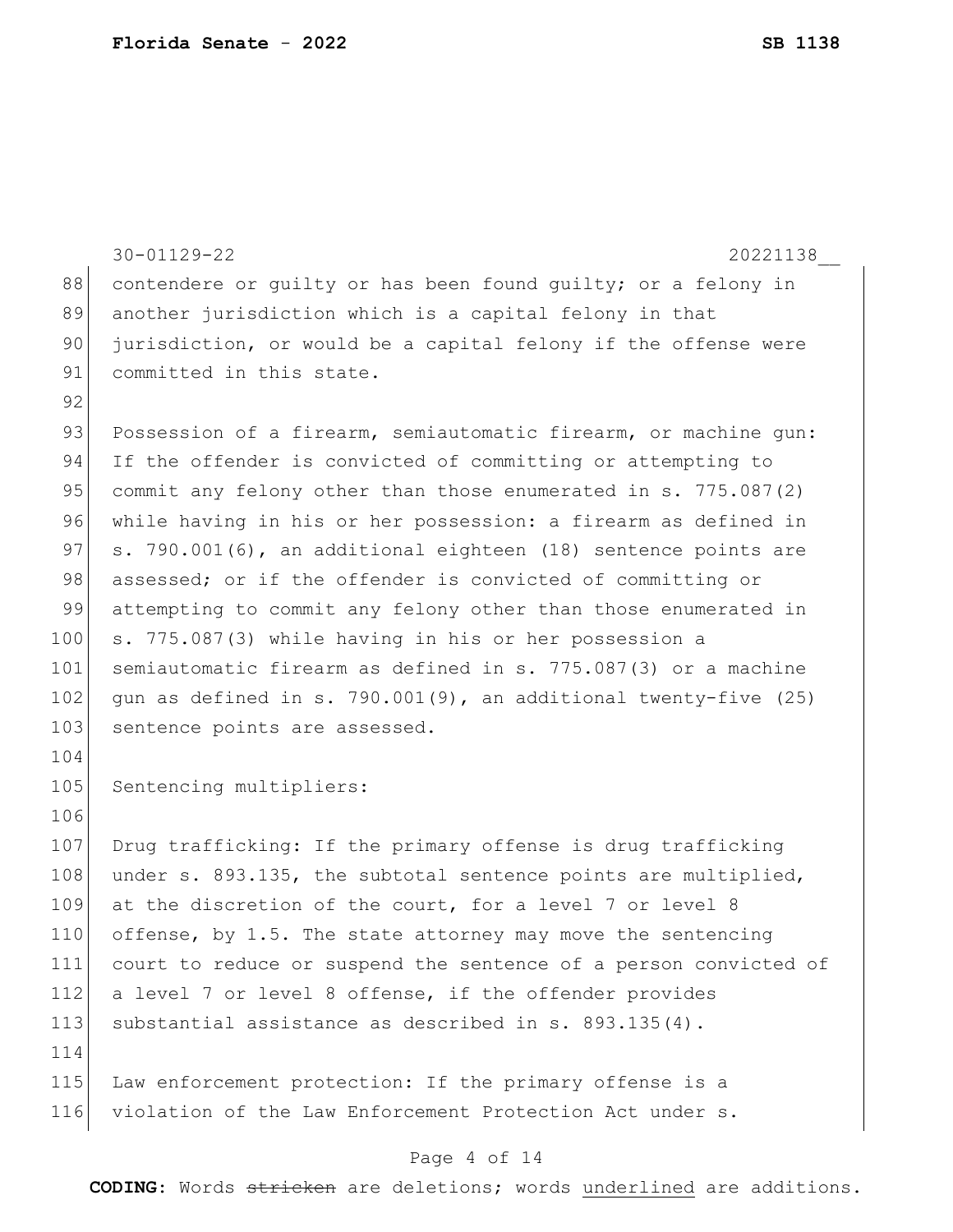|     | $30 - 01129 - 22$<br>20221138                                       |
|-----|---------------------------------------------------------------------|
| 117 | $775.0823(2)$ , $(3)$ , or $(4)$ , the subtotal sentence points are |
| 118 | multiplied by 2.5. If the primary offense is a violation of s.      |
| 119 | 775.0823(5), (6), (7), (8), or (9), the subtotal sentence points    |
| 120 | are multiplied by 2.0. If the primary offense is a violation of     |
| 121 | s. 784.07(3) or s. 775.0875(1), or of the Law Enforcement           |
| 122 | Protection Act under s. 775.0823(10) or (11), the subtotal          |
| 123 | sentence points are multiplied by 1.5.                              |
| 124 |                                                                     |
| 125 | Grand theft of a motor vehicle: If the primary offense is grand     |
| 126 | theft of the third degree involving a motor vehicle and in the      |
| 127 | offender's prior record, there are three or more grand thefts of    |
| 128 | the third degree involving a motor vehicle, the subtotal            |
| 129 | sentence points are multiplied by 1.5.                              |
| 130 |                                                                     |
| 131 | Offense related to a criminal gang: If the offender is convicted    |
| 132 | of the primary offense and committed that offense for the           |
| 133 | purpose of benefiting, promoting, or furthering the interests of    |
| 134 | a criminal gang as defined in s. 874.03, the subtotal sentence      |
| 135 | points are multiplied by 1.5. If applying the multiplier results    |
| 136 | in the lowest permissible sentence exceeding the statutory          |
| 137 | maximum sentence for the primary offense under chapter 775, the     |
| 138 | court may not apply the multiplier and must sentence the            |
| 139 | defendant to the statutory maximum sentence.                        |
| 140 |                                                                     |
| 141 | Domestic violence in the presence of a child: If the offender is    |
| 142 | convicted of the primary offense and the primary offense is a       |
| 143 | crime of domestic violence, as defined in s. 741.28, which was      |
| 144 | committed in the presence of a child under 16 years of age who      |
| 145 | is a family or household member as defined in s. 741.28(3) with     |
|     |                                                                     |

# Page 5 of 14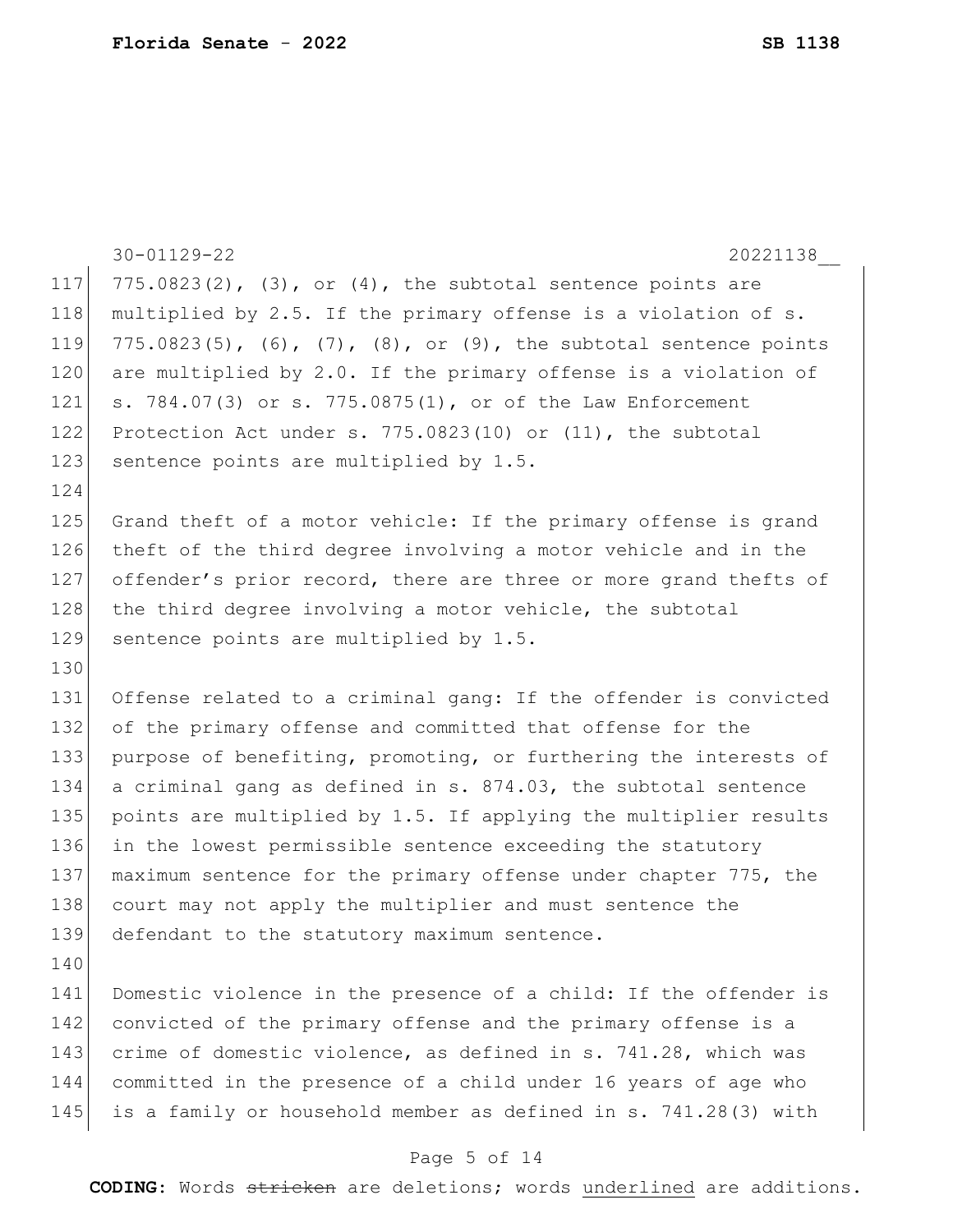|     | $30 - 01129 - 22$<br>20221138                                     |
|-----|-------------------------------------------------------------------|
| 146 | the victim or perpetrator, the subtotal sentence points are       |
| 147 | multiplied by 1.5.                                                |
| 148 |                                                                   |
| 149 | Adult-on-minor sex offense: If the offender was 18 years of age   |
| 150 | or older and the victim was younger than 18 years of age at the   |
| 151 | time the offender committed the primary offense, and if the       |
| 152 | primary offense was an offense committed on or after October 1,   |
| 153 | 2014, and is a violation of s. 787.01(2) or s. 787.02(2), if the  |
| 154 | violation involved a victim who was a minor and, in the course    |
| 155 | of committing that violation, the defendant committed a sexual    |
| 156 | battery under chapter 794 or a lewd act under s. 800.04 or s.     |
| 157 | 847.0135(5) against the minor; s. 787.01(3)(a)2. or 3.; s.        |
| 158 | 787.02(3)(a)2. or 3.; s. 794.011, excluding s. 794.011(10); s.    |
| 159 | $800.04$ ; or s. $847.0135(5)$ , the subtotal sentence points are |
| 160 | multiplied by 2.0. If applying the multiplier results in the      |
| 161 | lowest permissible sentence exceeding the statutory maximum       |
| 162 | sentence for the primary offense under chapter 775, the court     |
| 163 | may not apply the multiplier and must sentence the defendant to   |
| 164 | the statutory maximum sentence.                                   |
| 165 | 3. If the community sanction violation is resolved through        |
| 166 | the alternative sanctioning program under $s. 948.06(9)$ , no     |
| 167 | points are assessed. If a community sanction violation not        |
| 168 | resolved through the alternative sanctioning program is before    |
| 169 | the court, no points are assessed for prior violations that were  |
| 170 | resolved through the alternative sanctioning program.             |
| 171 | Section 2. Paragraph (c) of subsection (1), paragraph (f)         |

172 of subsection  $(2)$ , subsection  $(4)$ , and paragraphs  $(c)$ ,  $(d)$ ,  $(e)$ , 173 and (i) of subsection (9) of section 948.06, Florida Statutes, 174 are amended to read:

#### Page 6 of 14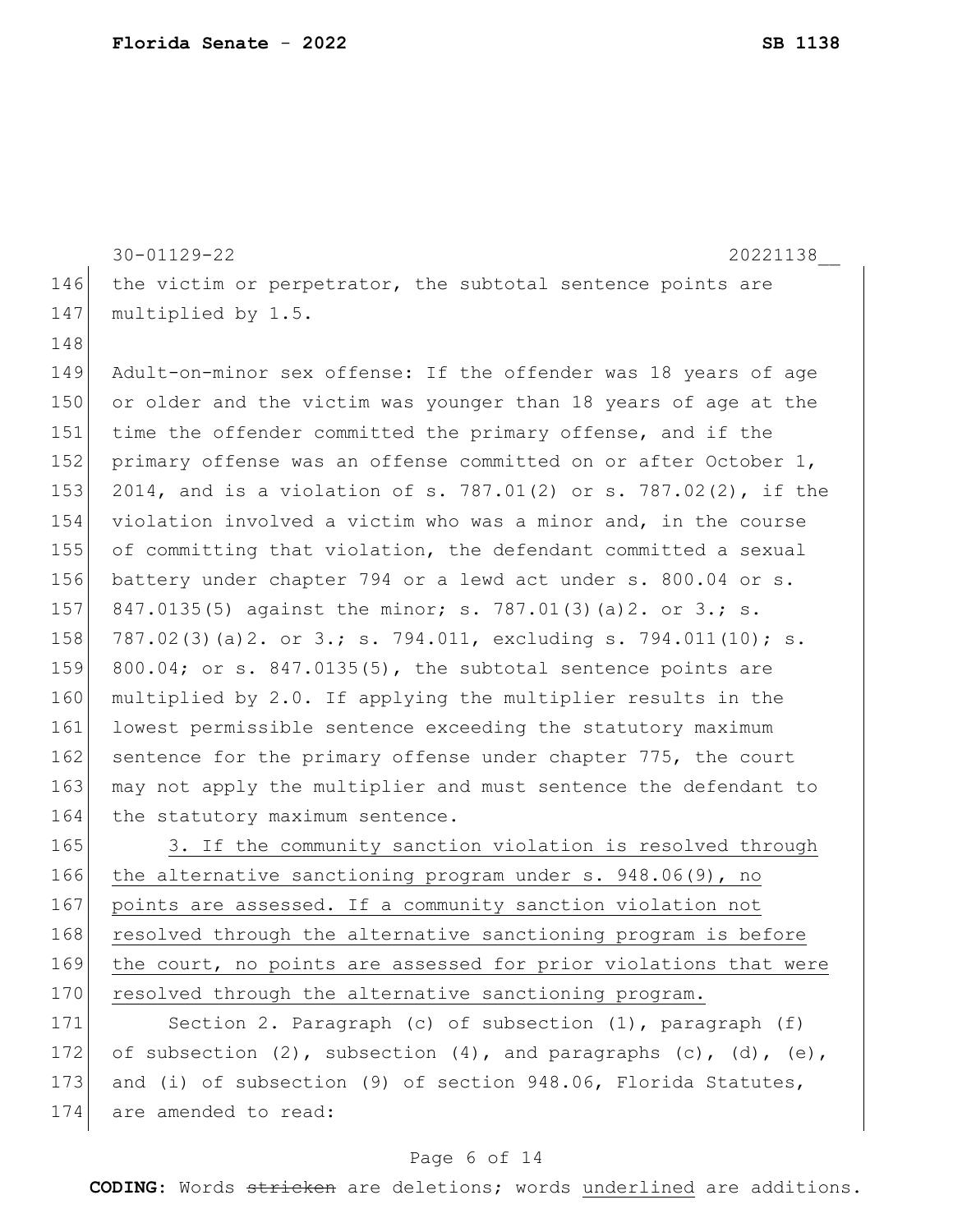|     | $30 - 01129 - 22$<br>20221138                                     |
|-----|-------------------------------------------------------------------|
| 175 | 948.06 Violation of probation or community control;               |
| 176 | revocation; modification; continuance; failure to pay             |
| 177 | restitution or cost of supervision.-                              |
| 178 | (1)                                                               |
| 179 | (c) If a probationer or offender on community control             |
| 180 | commits a technical violation, the probation officer shall        |
| 181 | determine whether the probationer or offender on community        |
| 182 | control is eligible for the alternative sanctioning program       |
| 183 | under subsection (9). If the probation officer determines that    |
| 184 | the probationer or offender on community control is eligible,     |
| 185 | the probation officer may proceed with the alternative            |
| 186 | sanctioning program in lieu of filing an affidavit of violation   |
| 187 | with the court. If the probationer or offender on community       |
| 188 | control is eligible for the alternative sanctioning program and   |
| 189 | the violation is a low-risk violation, as defined in paragraph    |
| 190 | (9) (b), the probation officer shall proceed with the alternative |
| 191 | sanctioning program in lieu of filing an affidavit of violation   |
| 192 | with the court unless directed by the court to submit or file an  |
| 193 | affidavit of violation pursuant to paragraph (9)(i). For          |
| 194 | purposes of this section, the term "technical violation" means    |
| 195 | an alleged violation of supervision that is not a new felony      |
| 196 | offense, a misdemeanor violation of chapter 784, a misdemeanor    |
| 197 | crime of domestic violence, as defined in s. 741.28, or a         |
| 198 | misdemeanor under s. 316.193, s. 741.29, s. 741.31, s. 784.046,   |
| 199 | s. 784.047, s. 784.048, s. 784.0487, s. 784.049, or s. 787.025    |
| 200 | misdemeanor offense, or criminal traffic offense other than a     |
| 201 | misdemeanor violation of s. 322.34.                               |
| 202 | (2)                                                               |
| 203 | (f)1. Except as provided in subparagraph $4.3$ . or upon          |

# Page 7 of 14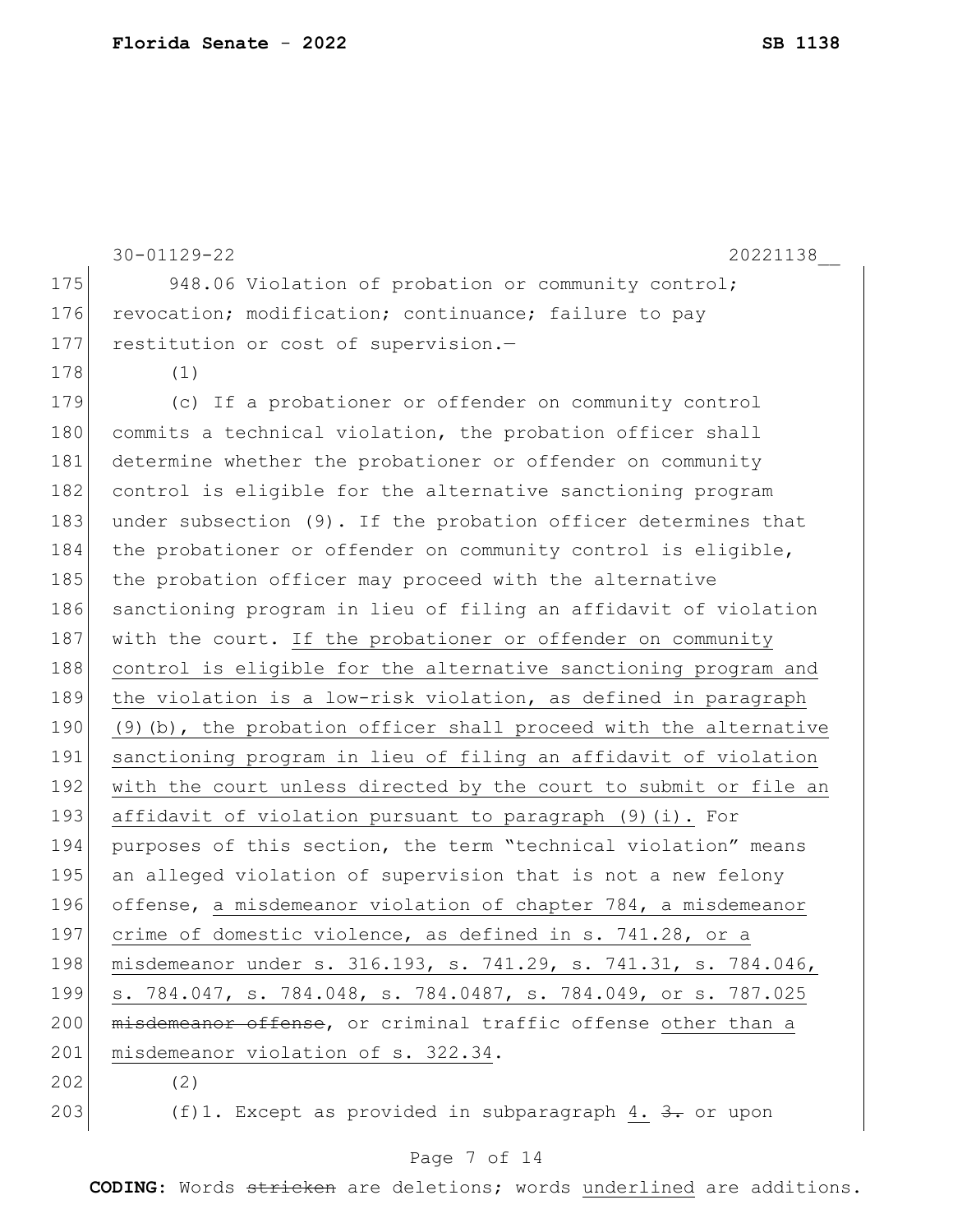|     | $30 - 01129 - 22$<br>20221138                                    |
|-----|------------------------------------------------------------------|
| 204 | waiver by the probationer, the court shall modify or continue a  |
| 205 | probationary term upon finding a probationer in violation when   |
| 206 | all of the following apply:                                      |
| 207 | a. The term of supervision is probation.                         |
| 208 | b. The probationer does not qualify as a violent felony          |
| 209 | offender of special concern, as defined in paragraph (8) (b).    |
| 210 | c. The violation is a low-risk technical violation, as           |
| 211 | defined in paragraph (9)(b).                                     |
| 212 | d. The court has not, on two or more separate occasions,         |
| 213 | previously found the probationer in violation of his or her      |
| 214 | probation pursuant to a filed violation of probation affidavit   |
| 215 | during the current term of supervision. A probationer who has    |
| 216 | successfully completed sanctions through the alternative         |
| 217 | sanctioning program is eligible for mandatory modification or    |
| 218 | continuation of his or her probation.                            |
| 219 | 2. Upon modifying probation under subparagraph 1., the           |
| 220 | court may include in the sentence a maximum of 90 days in county |
| 221 | jail as a special condition of probation. If the court has       |
| 222 | previously found the probationer in violation of his or her      |
| 223 | probation and modified probation with up to 90 days in county    |
| 224 | jail as a special condition of probation, it may, upon           |
| 225 | modification of probation under subparagraph 1., include in the  |
| 226 | sentence a maximum of 120 days in county jail as a special       |
| 227 | condition of probation.                                          |
| 228 | 3.2. Upon modifying probation under subparagraph 1., the         |
| 229 | court may include in the sentence a maximum of 90 days in county |
| 230 | jail as a special condition of probation.                        |
| 231 | 4.3. Notwithstanding s. 921.0024, if a probationer meets         |
| 232 | the criteria for mandatory modification in subparagraph 1. but   |

# Page 8 of 14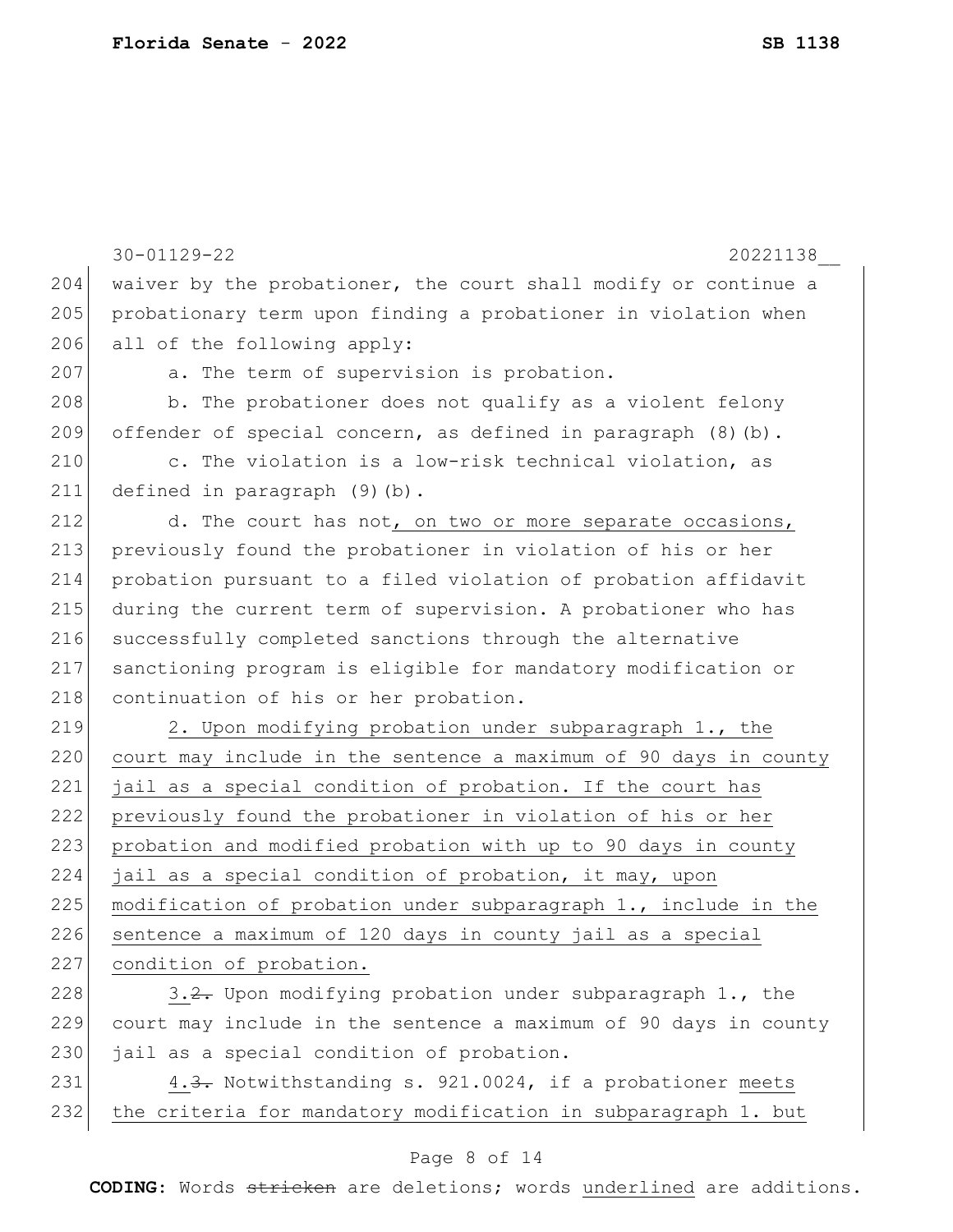30-01129-22 20221138\_\_ 233 has less time on supervision remaining than the number of days 234 in jail authorized in subparagraph 2. than 90 days of 235 supervision remaining on his or her term of probation and meets 236 the criteria for mandatory modification or continuation in 237  $\rightarrow$  subparagraph 1., the court may revoke probation and sentence the 238 probationer to a maximum of 90 or 120 days in county jail as 239 provided in subparagraph 2. 240  $\vert$  5.4. For purposes of imposing a jail sentence under this 241 paragraph only, the court may grant credit only for time served 242 in the county jail since the probationer's most recent arrest 243 for the violation. However, the court may not order the 244 probationer to a total term of incarceration greater than the 245 maximum provided by s. 775.082. 246 (4) Notwithstanding any other provision of this section, a 247 felony probationer or an offender in community control who is 248 arrested for violating his or her probation or community control 249 in a material respect may be taken before the court in the 250 county or circuit in which the probationer or offender was 251 arrested. That court shall advise him or her of the charge of a 252 violation and, if such charge is admitted, shall cause him or 253 her to be brought before the court that granted the probation or 254 community control. If the violation is not admitted by the 255 probationer or offender, the court may commit him or her or 256 release him or her with or without bail to await further 257 hearing. However, if the probationer or offender is under 258 supervision for any criminal offense proscribed in chapter  $794$ , 259 s. 800.04(4), (5), (6), s. 827.071, or s. 847.0145, or is a 260 registered sexual predator or a registered sexual offender, or 261 is under supervision for a criminal offense for which he or she

#### Page 9 of 14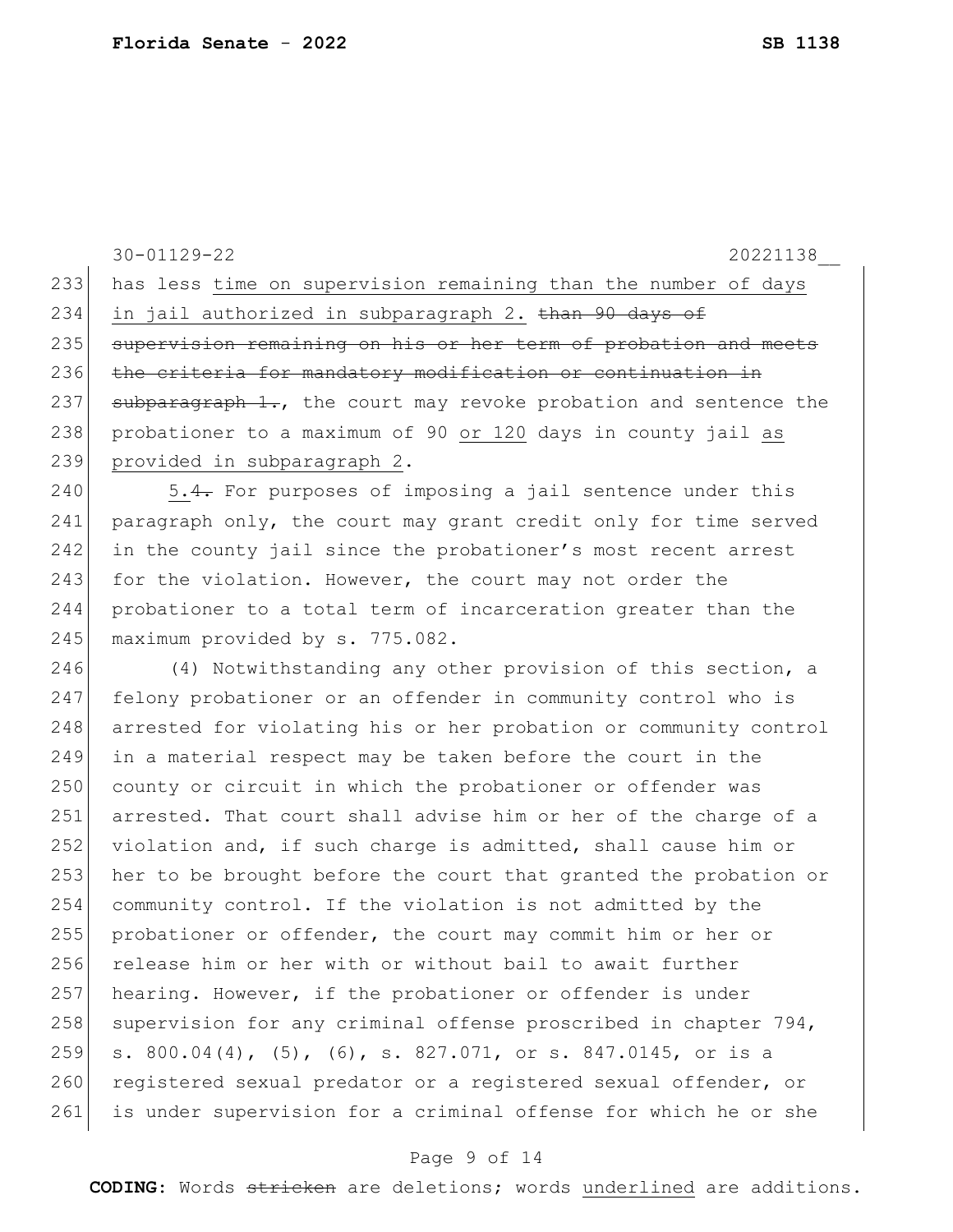30-01129-22 20221138\_\_ 262 would meet the registration criteria in s.  $775.21$ , s.  $943.0435$ , 263 or s. 944.607 but for the effective date of those sections, the 264 court must make a finding that the probationer or offender is 265 not a danger to the public prior to release with or without 266 bail. In determining the danger posed by the offender's or 267 probationer's release, the court may consider the nature and 268 circumstances of the violation and any new offenses charged; the 269 offender's or probationer's past and present conduct, including 270 convictions of crimes; any record of arrests without conviction 271 for crimes involving violence or sexual crimes; any other 272 evidence of allegations of unlawful sexual conduct or the use of 273 violence by the offender or probationer; the offender's or 274 probationer's family ties, length of residence in the community, 275 employment history, and mental condition; his or her history and 276 conduct during the probation or community control supervision 277 from which the violation arises and any other previous 278 supervisions, including disciplinary records of previous 279 incarcerations; the likelihood that the offender or probationer 280 will engage again in a criminal course of conduct; the weight of 281 the evidence against the offender or probationer; and any other 282 facts the court considers relevant. The court, as soon as is 283 practicable, shall give the probationer or offender an 284 opportunity to be fully heard on his or her behalf in person or 285 by counsel. If the alleged violation is a criminal traffic 286 offense or a low-risk violation, as defined in paragraph  $(9)$  (b), 287 the court shall, within 20 days after arrest, give the 288 probationer or offender an opportunity to be fully heard on his 289 or her behalf in person or by counsel. If no hearing is held 290 within 20 days after arrest, the court shall release the

#### Page 10 of 14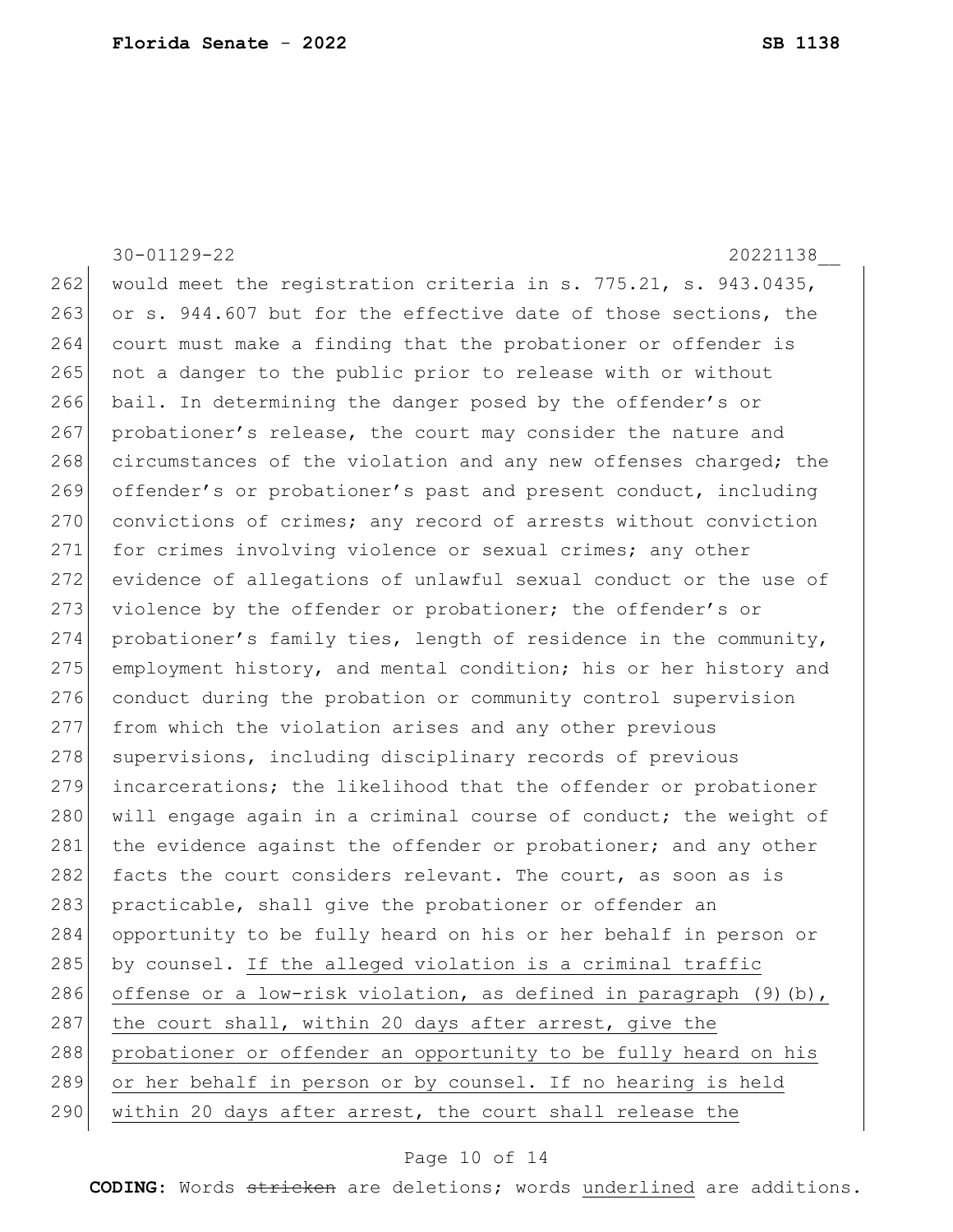30-01129-22 20221138\_\_ 291 probationer or offender without bail. The court may impose 292 nonmonetary conditions of release. After the hearing, the court 293 shall make findings of fact and forward the findings to the 294 court that granted the probation or community control and to the 295 probationer or offender or his or her attorney. The findings of 296 fact by the hearing court are binding on the court that granted 297 the probation or community control. Upon the probationer or 298 offender being brought before it, the court that granted the 299 probation or community control may revoke, modify, or continue 300 the probation or community control or may place the probationer 301 into community control as provided in this section. However, the 302 probationer or offender shall not be released and shall not be 303 admitted to bail, but shall be brought before the court that 304 granted the probation or community control if any violation of 305 felony probation or community control other than a failure to 306 pay costs or fines or make restitution payments is alleged to 307 have been committed by: 308 (a) A violent felony offender of special concern, as 309 defined in this section; 310 (b) A person who is on felony probation or community 311 control for any offense committed on or after the effective date 312 of this act and who is arrested for a qualifying offense as

313 defined in this section; or

 (c) A person who is on felony probation or community control and has previously been found by a court to be a 316 habitual violent felony offender as defined in s. 775.084(1)(b), a three-time violent felony offender as defined in s.  $775.084(1)(c)$ , or a sexual predator under s. 775.21, and who is arrested for committing a qualifying offense as defined in this

#### Page 11 of 14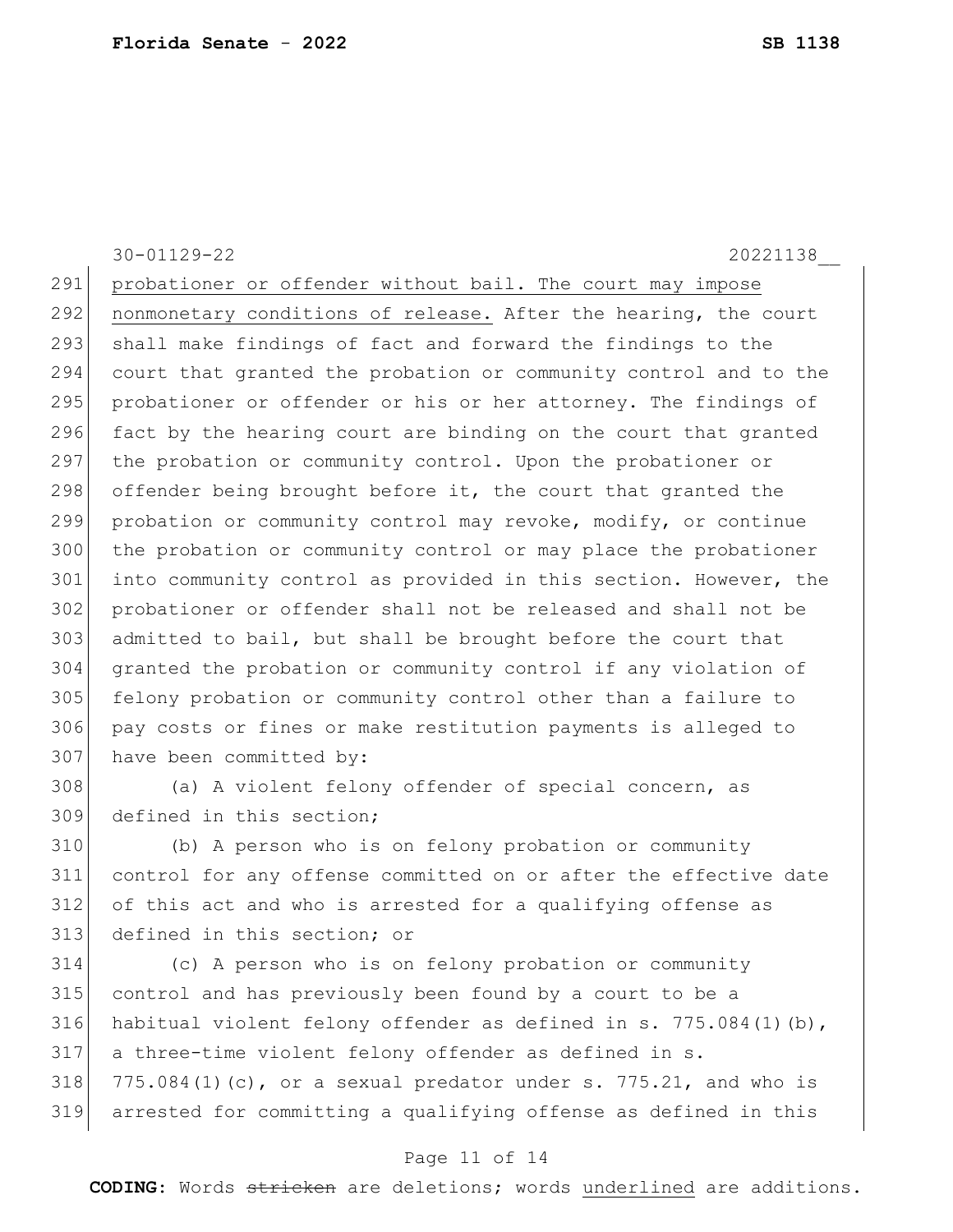|     | $30 - 01129 - 22$<br>20221138                                    |
|-----|------------------------------------------------------------------|
| 320 | section on or after the effective date of this act.              |
| 321 | (9)                                                              |
| 322 | (c) As used in this subsection, the term "moderate-risk          |
| 323 | violation" means any of the following:                           |
| 324 | 1. A violation identified in paragraph (b), when committed       |
| 325 | by an offender on community control.                             |
| 326 | 2. Failure to remain at an approved residence by an              |
| 327 | offender on community control.                                   |
| 328 | 3. A third violation identified in paragraph (b) by a            |
| 329 | probationer within the current term of supervision.              |
| 330 | 4. A new misdemeanor offense that is not a misdemeanor           |
| 331 | violation of chapter 784, a misdemeanor crime of domestic        |
| 332 | violence, as defined in s. 741.28, or a misdemeanor under s.     |
| 333 | 316.193, s. 741.29, s. 741.31, s. 784.046, s. 784.047, s.        |
| 334 | 784.048, s. 784.0487, s. 784.049, or s. 787.025.                 |
| 335 | 5.4. Any other violation as determined by administrative         |
| 336 | order of the chief judge of the circuit.                         |
| 337 | (d) A probationer or offender on community control is not        |
| 338 | eligible for an alternative sanction if:                         |
| 339 | 1. He or she is a violent felony offender of special             |
| 340 | concern as defined in paragraph $(8)$ (b);                       |
| 341 | 2. The violation is a felony, a misdemeanor violation of         |
| 342 | chapter 784, a misdemeanor crime of domestic violence, as        |
| 343 | defined in s. 741.28, or a misdemeanor under s. 316.193, s.      |
| 344 | 741.29, s. 741.31, s. 784.046, s. 784.047, s. 784.048, s.        |
| 345 | 784.0487, s. 784.049, or s. 787.025 misdemeanor, or criminal     |
| 346 | traffic offense other than a misdemeanor violation of s. 322.34; |
| 347 | 3. The violation is absconding;                                  |
| 348 | 4. The violation is of a stay-away order or no-contact           |
|     |                                                                  |

# Page 12 of 14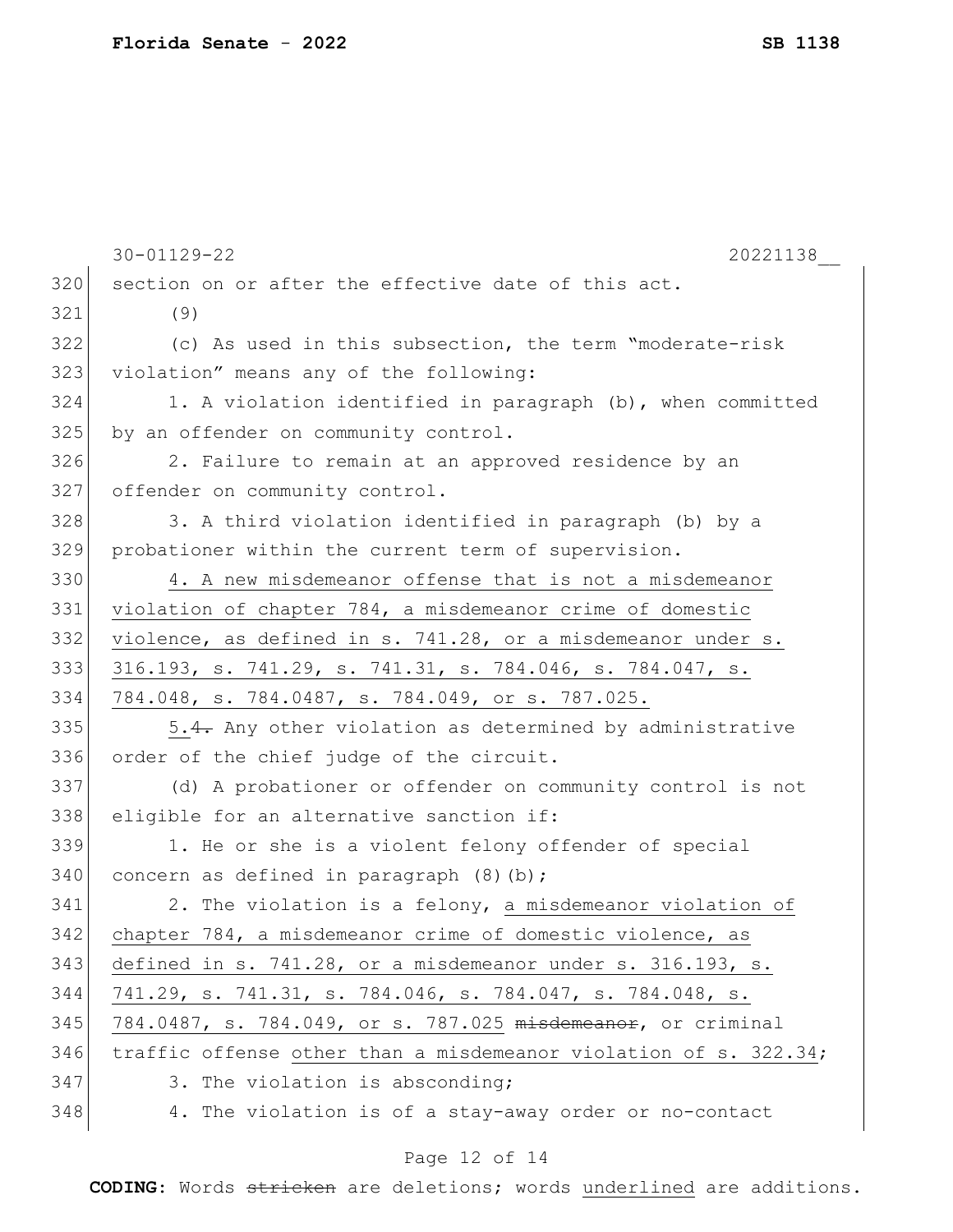|     | $30 - 01129 - 22$<br>20221138                                    |
|-----|------------------------------------------------------------------|
| 349 | order;                                                           |
| 350 | 5. The violation is not identified as low-risk or moderate-      |
| 351 | risk under this subsection or by administrative order;           |
| 352 | 6. He or she has a prior moderate-risk level violation           |
| 353 | during the current term of supervision;                          |
| 354 | 7. He or she has three prior low-risk level violations           |
| 355 | during the same term of supervision;                             |
| 356 | 8. The term of supervision is scheduled to terminate in          |
| 357 | less than 90 days; or                                            |
| 358 | 9. The terms of the sentence prohibit alternative                |
| 359 | sanctioning.                                                     |
| 360 | (e) For a first or second low-risk violation, as defined in      |
| 361 | paragraph (b), within the current term of supervision, a         |
| 362 | probation officer shall may offer an eligible probationer one or |
| 363 | more of the following as an alternative sanction:                |
| 364 | 1. Up to 5 days in the county jail.                              |
| 365 | 2. Up to 50 additional community service hours.                  |
| 366 | 3. Counseling or treatment.                                      |
| 367 | 4. Support group attendance.                                     |
| 368 | 5. Drug testing.                                                 |
| 369 | 6. Loss of travel or other privileges.                           |
| 370 | 7. Curfew for up to 30 days.                                     |
| 371 | 8. House arrest for up to 30 days.                               |
| 372 | 9.a. Any other sanction as determined by administrative          |
| 373 | order of the chief judge of the circuit.                         |
| 374 | b. However, in no circumstance shall participation in an         |
| 375 | alternative sanctioning program convert a withheld adjudication  |
| 376 | to an adjudication of guilt.                                     |
| 377 | (i) If the violation is a low-risk violation under               |
|     |                                                                  |

# Page 13 of 14